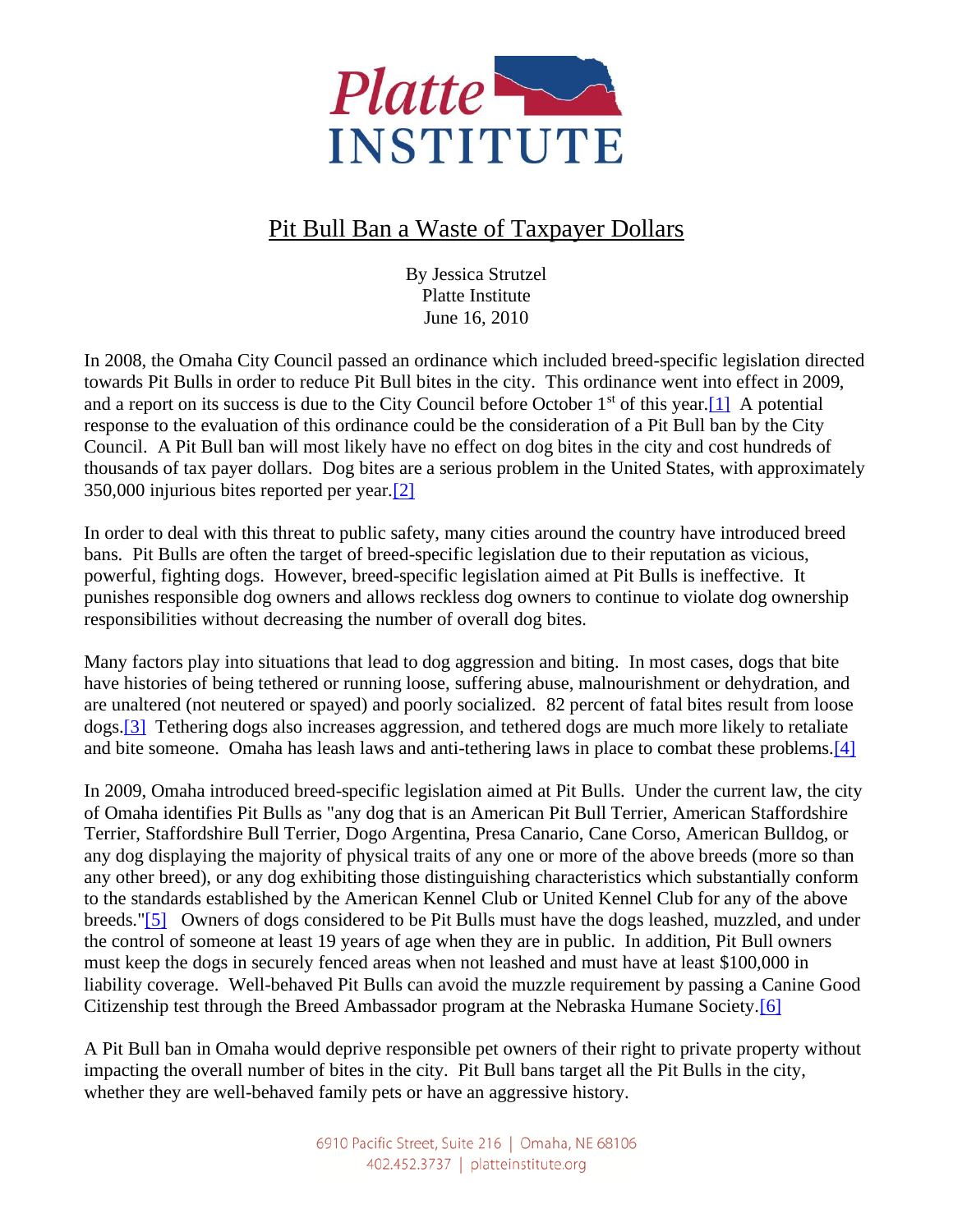

This approach places blame on the breed of dog, which does not decrease bite rates, rather than on the behavior of the owner. Council Bluffs enacted a Pit Bull ban in 2005. While the number of Pit Bull bites significantly decreased after the ban (because Pit Bulls not already owned and registered were not allowed in the city), the number of overall dog bites increased the year after the ban was instituted from 115 bites in 2005 to 132 bites in 2006[.\[7\]](http://www.platteinstitute.org/tinymce/jscripts/tiny_mce/plugins/paste/blank.htm#_edn7) Denver enacted a Pit Bull ban in 1989 and has lost about \$250,000 per year since then due to enforcement costs.<sup>[8]</sup> Despite this long standing and costly ban, Denver has a higher hospitalization rate due to dog bites than any other county in Colorado. The chart below from the National Canine Research Council shows that Boulder, a city with approximately half the population of Denver, had only one sixth the amount of serious dog bites as Denver, even though Boulder has no legislation directed at Pit Bulls[.\[9\]](http://www.platteinstitute.org/tinymce/jscripts/tiny_mce/plugins/paste/blank.htm#_edn9)

|         |                    | From 1995-2006                     |                                  |
|---------|--------------------|------------------------------------|----------------------------------|
| Denver  | $567,000$ people   | $273$ dog bite<br>hospitalizations | Breed ban enacted in<br>1989     |
| Boulder | $ 290,000 $ people | $ 46$ dog bite<br>hospitalizations | No breed-specific<br>legislation |

Pit Bull bans affect responsible owners who have raised their pets as family members. These types of dog owners are the owners that follow leash laws and anti-tethering laws and would adhere to the Pit Bull ban. Negligent owners who are attracted to Pit Bulls because of their negative reputation and who use them as status symbols or for fighting will not be influenced by the law. According to the American Kennel Club, "**To provide communities with the most effective dangerous dog control possible, laws must not be breed specific. Instead of holding all dog owners accountable for their behavior, breed specific laws place restrictions only on the owners of certain breeds of dogs. If specific breeds are banned, owners of these breeds intent on using their dogs for malicious purposes, such as dog fighting or criminal activities, will simply change to another breed of dog and continue to jeopardize public safety."**[\[10\]](http://www.platteinstitute.org/tinymce/jscripts/tiny_mce/plugins/paste/blank.htm#_edn10) **Rather than punishing dog owners that exacerbate the problem of dog bites, breed bans deny responsible owners the right to private property and subject them to unnecessary regulations and hardships.**

It would be a mistake for Omaha to enact a Pit Bull ban. According to an online calculator constructed by Best Friends Animal Society, Omaha would spend an estimated \$556,700 per year in order to enforce the ban. It is estimated that the ban would affect 6,540 Pit Bulls out of the total 94,110 dogs in Omaha[.\[11\]](http://www.platteinstitute.org/tinymce/jscripts/tiny_mce/plugins/paste/blank.htm#_edn11) There is no proof that this legislation would decrease the number of dog bites in the city. Legislation should target careless and irresponsible dog owners rather than breeds of dogs. Omaha should take an approach more like Lincoln, which is considering strengthening city ordinances that cite reckless dog owners by increasing fines for owners who let their dogs run loose[.\[12\]](http://www.platteinstitute.org/tinymce/jscripts/tiny_mce/plugins/paste/blank.htm#_edn12) By strictly enforcing Chapter 6 of the Omaha Municipal Code that deals with dangerous dogs and reckless owners, the city would encourage responsible ownership and penalize negligent owners, thus reducing bite rates in a fair and cost effective manner.